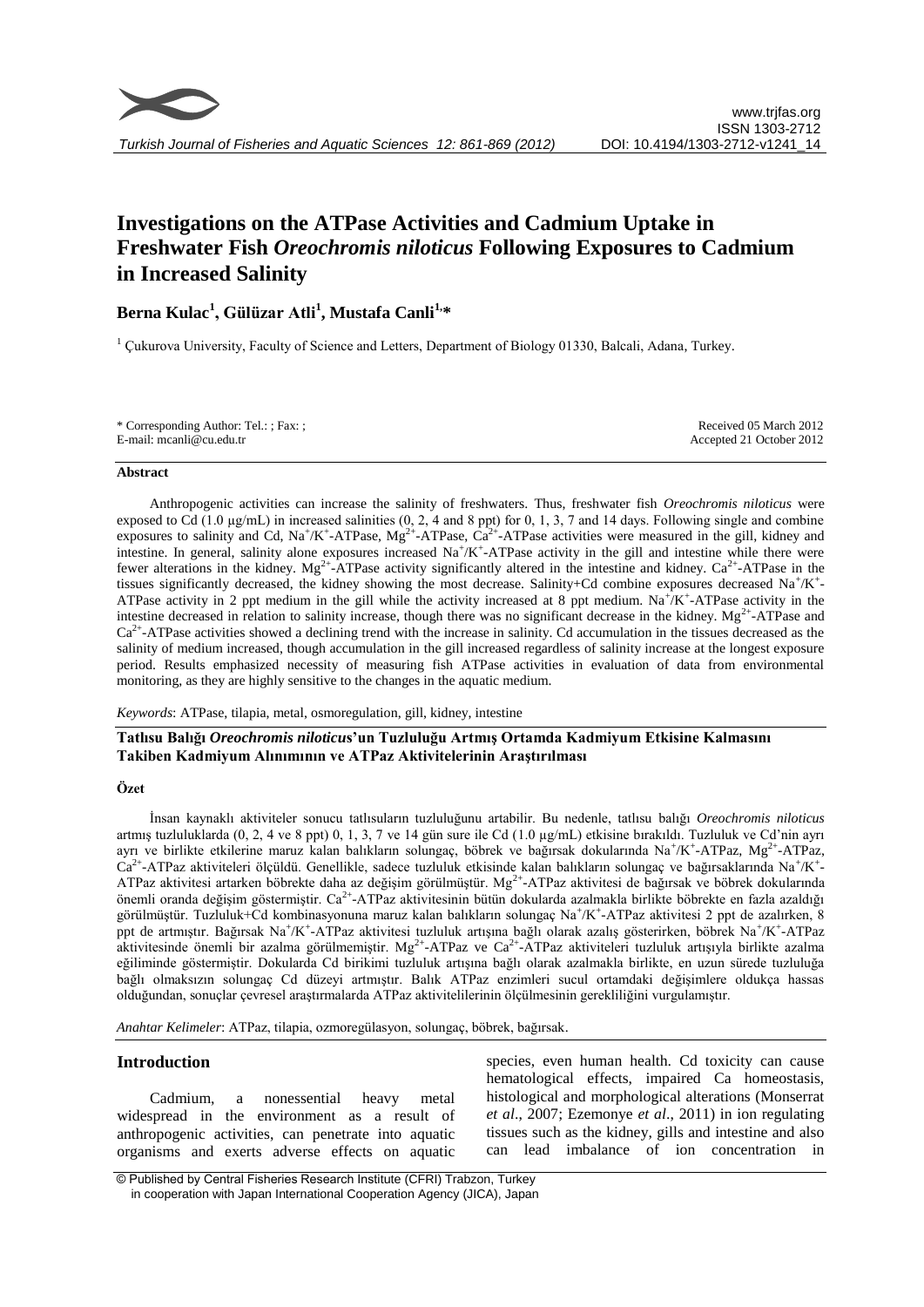extracellular fluid and alteration of the osmoregulatory capacity of fish (Heath, 1987; Besirovic *et al*., 2010).

Salinity affects the speciation and bioavailability of trace metals, influencing their uptake by aquatic organisms. Thus, it directly controls the amount of incoming metal that potentially altering the ATPase enzymes in osmoregulatory system (Bianchini *et al*., 2002; Monserrat *et al*., 2007). ATPases, membranebound enzymes, regulate the cellular volume, osmotic pressure, and membrane permeability due to the transport of ions through biological membranes (Sancho et al., 2003; Li et al., 2011). Mg<sup>2+</sup>-ATPase (EC 3.6.3.2) plays an important role in oxidative phosphorylation and ionic transport and is responsible for transepithelial regulation of Mg2+ ions (Parvez *et al.*, 2006).  $Ca^{2+}-ATPase$  (EC 3.6.3.8) is also a significant ATPase, functioning to remove the  $Ca^{2+}$ ions from cytoplasm to protect the low  $Ca^{2+}$  levels (Watson and Beamish, 1981). The assessment of ATPase activity may therefore be used as an early warning signal of metal-induced damage to the osmoregulatory and acid-based regulatory system in osmoregulatory organs such as gills, kidney and intestine (Stagg *et al*., 1992; Grosell *et al*., 2002; Monteiro *et al*., 2005; Atli and Canli, 2007). Osmoregulation is the ability to actively maintain osmotic concentrations in extracellular fluids, in spite of the osmolarity (salinity) of the surrounding environment. It is a fundamental physiological adaptation of animals living in estuarine environments and salinity increased freshwaters (Heath, 1987; Monserrat *et al.*, 2007). Na<sup>+</sup>/K<sup>+</sup>-ATPase (EC 3.6.3.9) is present in high concentrations in salt transporting tissues like intestine and gills, where it maintains ionic and electrical gradients necessary for transepithelial salt movements (Lionetto *et al*., 2000).

Biomarkers have gained importance for metal toxicity monitoring programs because it can be beneficial in evaluating the physiological condition of aquatic animals before toxic effects occur. Salinity has a profound effect on a fish's osmoregulatory and ionoregulatory physiology and interferes with the metal uptake by changing their availability (Loretz, 1995; Marshall and Grosell, 2005; Blanchard and Grosell, 2006). Thus, the aim of this study is to investigate alterations in response ATPases following salinity and Cd exposures in freshwater fish (*O. niloticus*) and to evaluate their potentials to use as a sensitive biomarker in environmental studies.

#### **Materials and Methods**

#### **Experimental protocol**

Freshwater fish *O. niloticus* have been cultured in Cukurova University (Turkey) for more than 25 years. Fish were taken from the culture pools and transferred to the laboratory where they were acclimatized in experimental aquaria for one month

before the experiments. Experimental room was air conditioned (20 $\pm$ 1°C) and illuminated for 12 h with fluorescent lamps (daylight 65/80 W). The experiments were carried out in glass aquariums sized  $40 \times 40 \times 100$  cm that contained 120 L contaminated test solution or only test water (dechlorinated) for controls. Total hardness and alkalinity of tap water used in the experiments were  $307\pm20.4$  mg CaCO<sub>3</sub>/L,  $142\pm11.8$  mg CaCO<sub>3</sub>/L, respectively.

Experimental design was based on three types of groups: 1. Control groups, 2. Salinity alone exposed groups, 3. Salinity+Cd combination exposed groups. According to this, 1. group was treated with only tap water, 2. group was treated with only 2, 4 and 8 ppt NaCl (Sigma) and 3. group was treated with both salinity and 1  $\mu$ g Cd/ml (CdCl<sub>2</sub>.H<sub>2</sub>O). Six fish were used for each group and exposure duration (0, 1, 3, 7 and 14 days). As there were no significant differences (P>0.05) among controls in different exposure periods, all control (1. group) data were pooled. Mean length (13.2 $\pm$ 1.17 cm) and weight (32.2 $\pm$ 6.98 g) of fish did not differ significantly (P>0.05) among different exposure treatments and controls. The aquaria of each group were cleaned every two days after 1 h feeding period to reduce contamination with food remains and also to minimize metal loss in exposure medium. The exposure media were controlled daily by a multimeter (Thermoscientific Orion 5-Star). Salinity and conductivity of test solutions were; 0.3 ppt-0.60  $\pm$ 0.02 mS/cm, 2.2 ppt-4.32±0.13 mS/cm, 4.2 ppt-7.84±0.22 mS/cm and 8.3 ppt-14.8±0.68 mS/cm for control, 2 ppt, 4 ppt and 8 ppt, respectively. During the experiments, pH and oxygen were also measured and estimated as; 8.20 $\pm$ 0.19 and 5.80 $\pm$ 0.97 mg O<sub>2</sub>/L, respectively.

At the end of each experimental period, fish were killed by transaction of spinal cord according to the decision of Ethic Committee of Çukurova University and the gill, kidney and intestine were dissected out with clean equipments. Tissues were stored at -80°C until the analyses. Tissues were homogenized in ice-cold buffer containing 20 mM Tris-HCl, 0.25 M Sucrose, and 1 mM EDTA (pH 7.7) with a ratio of 1/10 at 9500 rpm for 2-3 min. Homogenates were centrifuged at 13,000 g  $(+4^{\circ}C)$  for 20 min. The supernatants were collected for determination of total protein levels and ATPase activity.

#### **ATPase Activity Assay**

The final assay concentrations and conditions were optimized in our previous research (Atli and Canli, 2008). The final assay concentrations to measure tissue  $Na^+/K^+$ -ATPase and  $Mg^{2+}$ -ATPase activity were 40 mM Tris-HCl, 120 mM for NaCl, 20 mM for KCl, 3 mM for  $MgCl<sub>2</sub>$ , 7.7 for pH, and 1 mM for ouabain. In addition, incubation media (pH 7.7) containing 40 mM Tris, 4 mM  $MgCl<sub>2</sub>$ , 1 mM  $CaCl<sub>2</sub>$ and 1 mM EGTA was used for  $Ca^{2+}$ -ATPase activity.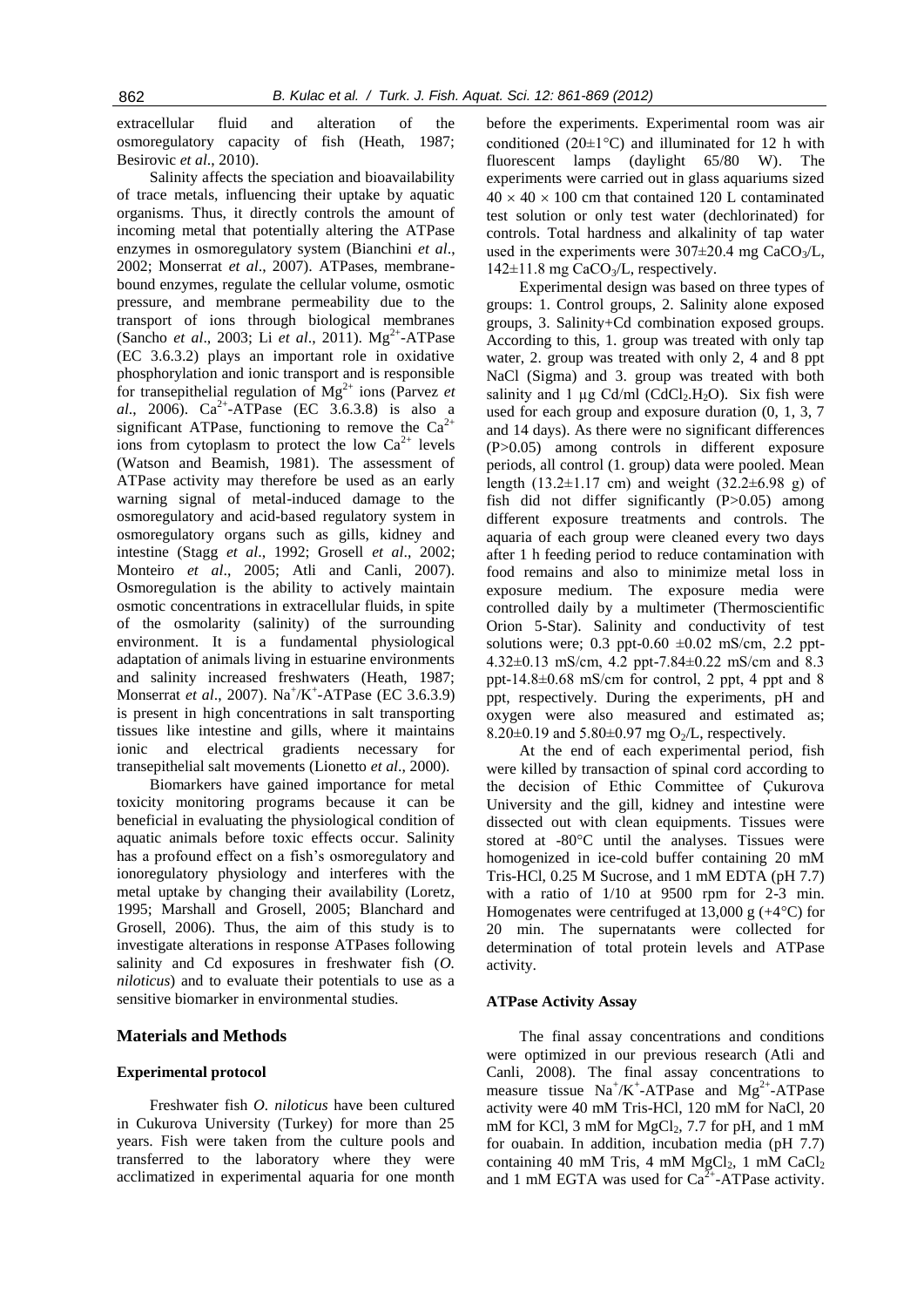For measuring ATPase activity, 50 μl of enzyme suspension ( $\sim$ 100 μg protein) was added to 850 μl of incubation media and preincubated for 5 min at 37°C. The reaction was started by the addition of 100 μl Na<sub>2</sub>ATP (3 mM) and incubated for 30 min. The reaction was stopped by adding 500 μl of ice-cold distilled water. Inorganic phosphate was measured as described by Atkinson *et al*. (1973). Appropriate blanks were included with each assay to correct for non-enzymatic hydrolysis of ATP.  $KH_2PO_4$  (25-250) μM) was used as a Pi standard and spectrophotometric analysis was carried out at 390 nm using a Cecil 5000 series spectrometer. Specific  $Na<sup>+</sup>/K<sup>+</sup>-ATPase$  activity was calculated from the inorganic phosphate liberated from ATP using the differences between the presence  $(Mg^{2+}-ATP)$ ase activity) and absence (Total-ATPase activity) of the ouabain.  $Ca^{2+}$ -ATPase activity was measured as the absorbance differences between the presence and absence of  $CaCl<sub>2</sub>$ . All assays were carried out in triplicate. Total protein levels were determined according to Lowry *et al*. (1951) and bovine serum albumin used as a standard.

### **Cd Analysis**

To measure Cd levels, gill and intestine tissue (kidney Cd levels were not measured) were first dried in an oven at  $60^{\circ}$ C until they reached a constant weight and then they were transferred into glass flasks for digestion process. A perchloric acid and nitric acid (Merck) mixture (1:2) was added to the digestion flasks and the tissue-acid mixtures were put on a hot plate set to 120°C. After complete digestion, the digests were cooled and diluted with distilled water appropriately in the range of standards that were prepared from stock standard solution of the metal (Merck). Metal concentrations in the gills were measured using an AAS (Kalay and Canli, 2000). Accuracy of the AAS and validity of measurements were tested with a reference material (TORT 1 lobster hepatopancreas, National Research Council, Canada). Mean values and standard deviations of the reference material were 10% of the ranges. Cadmium levels in the tap water were below the detection limit (0.001  $\mu$ g/ml).

#### **Statistical Analysis**

Statistical analysis of data was carried out using SPSS statistical package program. As there was no significant differences (P>0.05) among control data (1. group) from different exposure periods, all control data were pooled. However, data from the salinity controls (2. group) differed among different exposure periods, so they were treated individually. Thus, each parameter was analyzed separately by One-way Anova to evaluate the changes in each salinity control (2. group) and combine exposures (3. group). Significant differences (P<0.05) were reanalyzed by Duncan tests to determine which individual group was significantly different from controls and represented in figures.

# **Results**

#### **Activities of ATPases**

In the gill;  $Na^+/K^+$ -ATPase activity generally increased following salinity alone exposures and the highest increase (144 %) was detected in fish exposed 4 ppt salinity for 14 days compared to control group (Figure 1a). However,  $Mg^{2+}$ -ATPase activity did not differ significantly from the control group  $(P>0.05)$ (Figure 1b).  $Ca^{2+}-ATP$ ase activity decreased significantly (80%) following 7 days exposure to 8 ppt salinity (Figure 1c).

Salinity+Cd combination caused both decreases and increases in gill  $Na^+/K^+$ -ATPase activity. Highest (140%) and lowest (29%) enzyme activity were measured after 7 days exposure to 4 ppt salinity+Cd combination and 3 days exposure to 8 ppt salinity+Cd combination, respectively (Figure 1a). On the other hand,  $Mg^{2+}$ -ATPase and Ca<sup>2+</sup>-ATPase activities decreased after the exposure to salinity+Cd combinations. The lowest activities were 56% for  $Mg^{2+}$ -ATPase after 1 day exposure to 2 ppt salinity+Cd (Figure 1b) and 67 % for  $Ca^{2+}-ATP$ ase (Figure 1c) after 3 days exposure to 2 ppt salinity+Cd combine exposures.

In the kidney; the activities of  $Na^+/K^+$ -ATPase and  $Mg^{2+}$ -ATPase increased significantly in salinity alone groups. The highest activity increase was 169% after 7 days exposure to 2 ppt salinity alone and 537% 8 ppt salinity alone exposures (Figure 2a, b). Total inhibition of  $Ca^{2+}$ -ATPase activity was observed after the exposure to salinity alone (Figure 2c).

Salinity+Cd combine exposure caused increases in  $Na^+/K^+$ -ATPase activity and the highest activity increase was 538% compared to control group (Figure 2a).  $Mg^{2+}$ -ATPase and  $Ca^{2+}$ -ATPase showed different trends as their activity fluctuated. Significant increase (183 %) and decrease (66%) were measured in  $Mg^{2+}$ . ATPase activity after 4 ppt+Cd combination and 8 ppt+Cd combination at day 14 and 7, respectively (Figure 2b). Total inhibition (100%) of  $Ca^{2+}-ATP$ ase activity was observed following 7 days exposure to 2 ppt+Cd combination, though it caused a significant increase in its activity at day 14 (Figure 2c).

In the intestine;  $Na^+/K^+$ -ATPase activity increased at all salinity alone groups and the highest (422%) enzyme activity was measured after 4 ppt salinity exposure at day 14 (Figure 3a).  $Mg^{2+}$ -ATPase activity showed both decreases and increases following salinity alone exposures. 2 ppt salinity exposure caused the highest activity (24%) at day 3 while the lowest activity (58%) was observed at day 7 (Figure 3b).  $Ca^{2+}-ATP$ ase activity decreased following 2 and 4 ppt salinity exposures and the lowest enzyme activity (80%) was measured after 3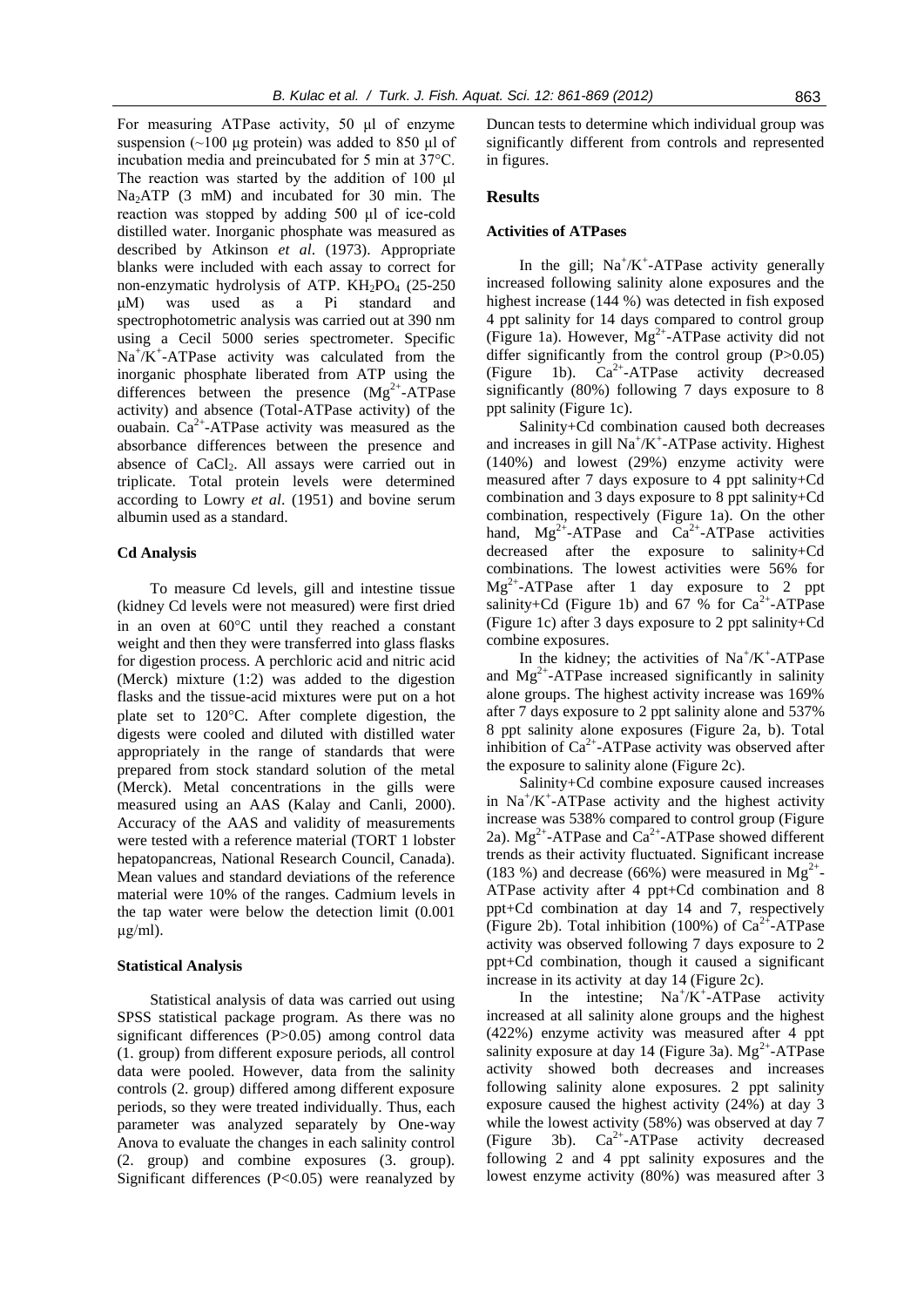

**Figure 1.** Effects of salinity alone (2, 4 and 8 ppt) and salinity+Cd (1.0  $\mu$ g Cd/ml) combination exposures on a) Na<sup>+</sup>/K<sup>+</sup>-ATPase activities, b)  $Mg^{2^+}$ -ATPase activities and c)  $Ca^{2^+}$ -ATPase activities in the gill of *O. niloticus*. Data are expressed as mean (n=6)±standard error. \* indicate significant (P<0.05) differences resulted from the Duncan tests between control and salinity control treatments and # indicate the differences between salinity control and salinity+Cd combination treatments.

days exposure to 4 ppt salinity (Figure 3c).

Salinity+Cd combine exposure caused significant decreases in  $Na^+/K^+$ -ATPase activity and the slowest decrease (88%) was observed following 7 days exposure to 4 ppt salinity+Cd combination (Figure 3a). However, 14 day 4 ppt salinity+Cd combine exposure increased (79%) the  $Mg^{2+}$ -ATPase activity while 1 day 8 ppt salinity+Cd combine exposure decreased (43%) its activity (Figure 3b).  $Ca<sup>2+</sup>$ -ATPase activity was totally inhibited (100 %) after 4 ppt salinity+Cd combine exposure at day 1 whereas it significantly increased (85 %) after 14 day exposure (Figure 3c).

A summary table (Table 1) was prepared to see all significant alterations in ATPase activities in salinity alone exposure and combine exposures, indicating significant increases and decreases with up and down arrows, respectively.

#### **Cd Accumulation**

Cd levels in the tissues of salinity alone exposed

groups were below the detection limits of AAS. There was no Cd accumulation at first day of exposures. Cd accumulation occurred after 3 days combination exposures. Cd accumulation in the gill was negatively correlated with salinity increase up to 7 days, but this correlation was opposite at the longest exposure period (Figure 4a). There were significant Cd accumulations in the intestine and this increase negatively correlated with salinity increase (Figure 4b).

# **Discussion**

No fish mortality occurred following exposure to increased salinities and Cd in the present conditions that accords with our previous studies (Atli and Canli, 2003; Atli and Canli, 2007; Atli and Canli, 2011). Actually, relatively hard nature of the tap water used in the experiments might be one of the reasons for low toxicity as water hardness are known to reduce metal uptake (Heath, 1987; Monserrat *et al*., 2007). Similarly, salinity increase is also known to reduce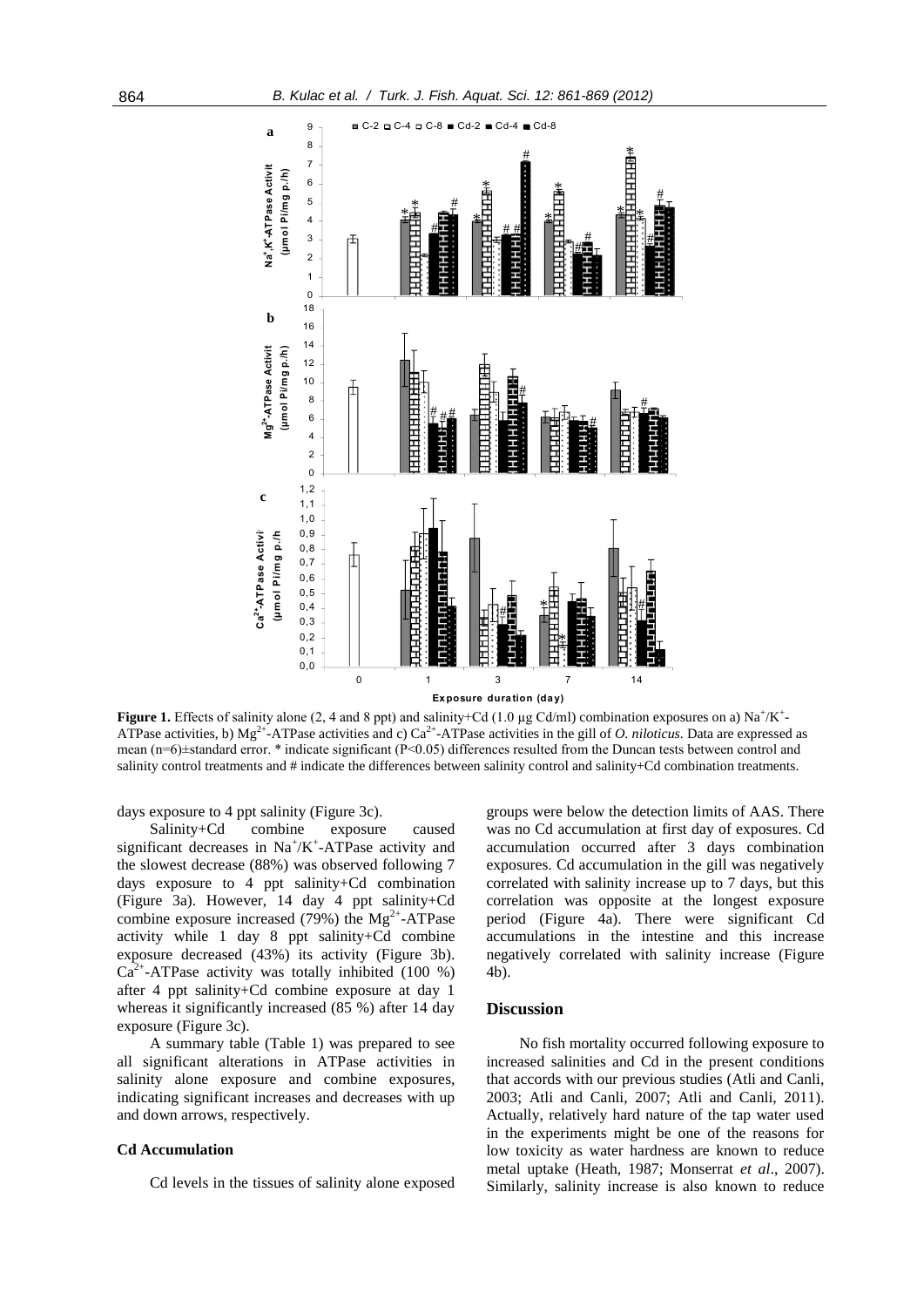

**Figure 2.** Effects of salinity alone (2, 4 and 8 ppt) and salinity+Cd (1.0  $\mu$ g Cd/mL) combination exposures on a) Na<sup>+</sup>/K<sup>+</sup>-ATPase activities, b)  $Mg^{2+}$ -ATPase activities, c)  $Ca^{2+}$ -ATPase activities in the kidney of *O. niloticus*. See details in Figure 1.

metal uptake (Heath, 1987; Bianchini *et al*., 2002) as occurred in the intestine of fish in the present study. Cd accumulation showed a negative relationship with salinity increase in the intestine. Cd accumulation in the gill also followed the similar trend for exposures up to 7 d, though the opposite was true for 14 d exposure that may be explained as the adsorption of Cd on gill surface for a longer period, uncontrolled Cd influx due to membrane disruption or other changes in fish physiology. It is interesting to note that two epithelia (gill and intestine) are the first interfaces of the organism exposed to the aquatic environment and for this reason a primary target for the action of Cd on fish. Therefore, alterations in their physiological functions could put the survival of the fish at risk. Salinity can alter the bioavailability and speciation and, by consequence, the toxicity of metals depending upon its influence on the metal uptake by fish (Heath, 1987; Bianchini *et al*., 2002) that generally agree with the present study.

Taking into account the significance and potential severity of metal toxicity in aquatic environment, the present study focused mainly on toxicological responses at physiological levels of osmoregulatory mechanisms in freshwater fish. ATPase activities, one of the significant key physiological responses, were analyzed with Cd and ion concentrations due to the importance of salinity as a changing variable in waters. Data indicated stimulation trend for  $Na^+/K^+$ -ATPase and inhibitory trend for  $Ca^{2+}$ -ATPase after salinity alone exposures. However, this was not true for  $Mg^{2+}$ -ATPase as it did not show clear trend towards either way. These responses of ATPases could be related to the changes in ion levels and the adverse effects of Cd exposure as results of Cd binding on enzyme molecules (Canli and Stagg, 1996; McGeer *et al*., 2000; Haque *et al*., 2011). Likewise, variable responses of ATPases following salinity+Cd combine exposures were also in accordance with the alterations in ion levels. The present data showed that Na<sup>+</sup>/K<sup>+</sup>-ATPase was the most affected ATPase by both salinity and Cd exposures and the gill was the most influenced tissue. This could be due its localization as the first target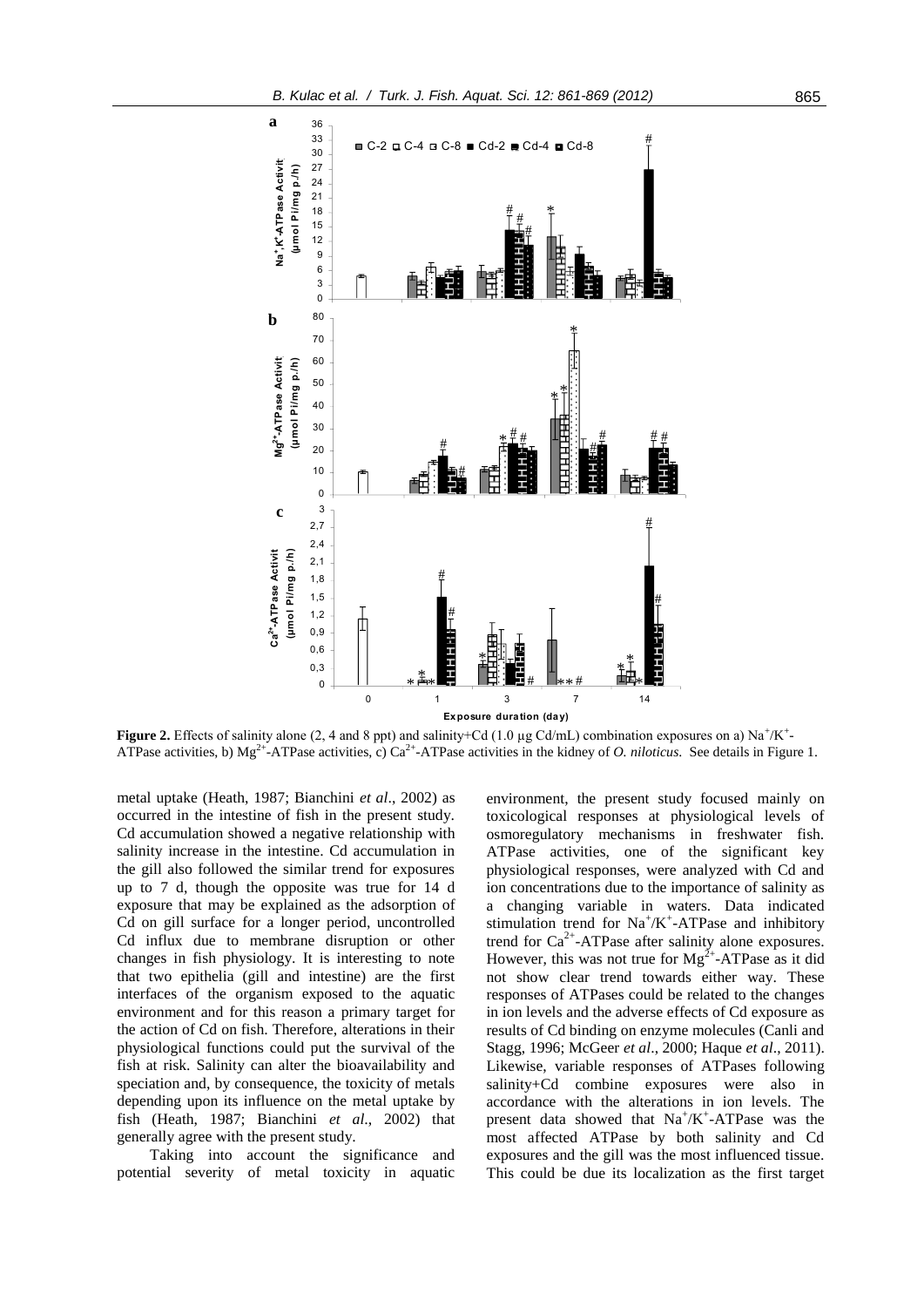

Figure 3. Effects of salinity alone (2, 4 and 8 ppt) and salinity+Cd (1.0 µg Cd/mL) combination exposures on a) Na<sup>+</sup>/K<sup>+</sup> ATPase activities, b)  $Mg^{2^+}$ -ATPase activities, c)  $Ca^{2^+}$ -ATPase activities in the intestine of *O. niloticus*. See details in Figure 1.

organ for metals in water and its key role in osmoregulation. Although ATPase activities generally decreased after salinity+Cd combine exposures, there were also increases in the activity especially in the kidney, indicating its detoxification role. On the other hand, Cd exposure provoked  $Mg^{2+}$ -ATPase activity which is related to the transport of Mg across the gill epithelium.

 $Na<sup>+</sup>/K<sup>+</sup>-ATPase$  is present in high concentrations in salt transporting tissues like intestine and gills, where it maintains ionic and electrical gradients necessary for transepithelial salt movements (Lionetto *et al*., 2000; Niyogi *et al*., 2008). Euryhaline teleosts are able to osmoregulate across a broad spectrum of salinities. Acclimation to changing environmental salinity requires pre-existing mechanisms to respond to altering conditions such as activation of gill Na<sup>+</sup>/K<sup>+</sup>-ATPases, crucial for the fish acclimation (Heath, 1987; Wood, 2012). It is known that Cd inhibits enzymes involved in osmoregulatory ion transport particularly ATPases (Watson and Benson,

1987; Pratap and Wendelaar Bonga, 1993; Lionetto *et al*., 2000, De la Torre *et al*., 2007; Atli and Canli 2007). The present data agree with previous studies, as toxic effects of Cd on fish ATPases differ from species to species, and from organ to organ with also duration of exposure (De la Torre *et al*., 2000; Atli and Canli, 2007). In the gills of juvenile *Cyprinus*  carpio inhibited Na<sup>+</sup>/K<sup>+</sup>-ATPase activity did not recover in animals kept in Cd-free media, though stimulated  $Mg^{2+}$ -ATPase after Cd exposure return to the normal in Cd-free media (Kramer *et al*., 1986; Carfagna *et al*., 1996; Atli and Canli, 2011). In the shark rectal gland  $Mg^{2+}$ -ATPases remained unaffected by in vitro cadmium treatment (Kinne-Saffran *et al*., 1986). Similarly, there was no change in  $Mg^{2+}$ . ATPase activities in the gills of bluegill sunfish, fathead minnows and golden shiners after in vivo exposure to heavy metals (Watson and Benson, 1987), supporting the present work. It can be emphasized that one consequence of Cd exposure was an important disturbance in the ion-based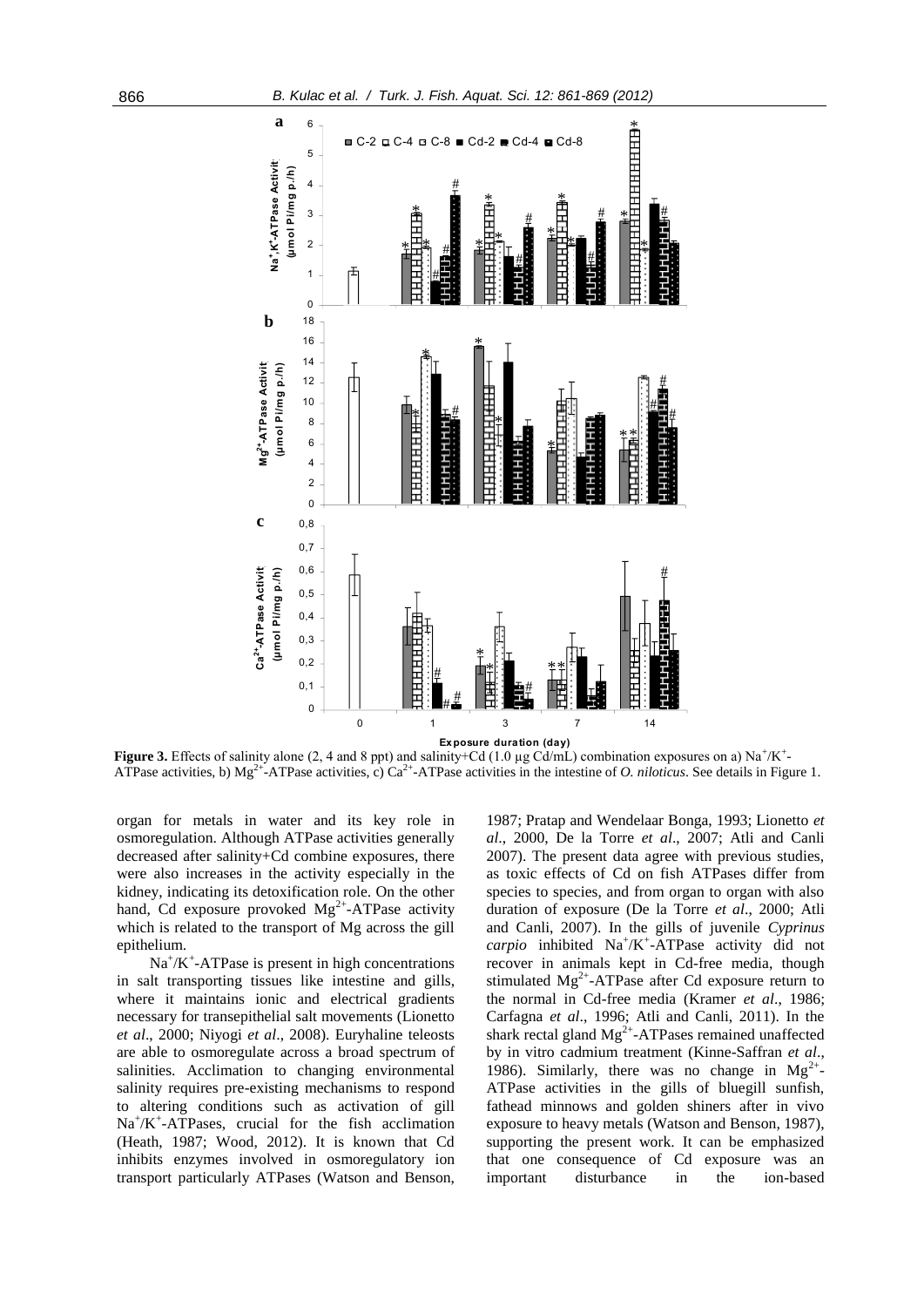| $\operatorname{ATPase}$                         | Salinity                 | Day                            |                   | Salinity Alone Exposure |                                        | Combine Exposures<br>Kidney |            |              |
|-------------------------------------------------|--------------------------|--------------------------------|-------------------|-------------------------|----------------------------------------|-----------------------------|------------|--------------|
|                                                 |                          |                                | Gill              | Kidney                  | Intestine                              | Gill                        |            | Intestine    |
| $\rm Na^+/K^+$ -<br>$\operatorname{ATPase}$     |                          | $\mathbf{1}$                   | ↑                 |                         |                                        |                             |            | ↓            |
|                                                 | $\sqrt{2}$               | $\ensuremath{\mathfrak{Z}}$    | ↑                 |                         |                                        |                             | $\uparrow$ |              |
|                                                 |                          | $\overline{7}$                 |                   | ↑                       |                                        |                             |            |              |
|                                                 |                          | 14                             |                   |                         |                                        |                             | ↑          |              |
|                                                 | $\overline{4}$           | $\mathbf{1}$                   |                   |                         |                                        |                             |            |              |
|                                                 |                          | 3                              |                   |                         |                                        |                             | ↑          |              |
|                                                 |                          | $\overline{7}$                 |                   |                         |                                        |                             |            |              |
|                                                 |                          | 14                             |                   |                         |                                        |                             |            |              |
|                                                 |                          | $\mathbf{1}$                   |                   |                         |                                        |                             |            |              |
|                                                 | $\,8\,$                  | 3                              |                   |                         |                                        |                             | ↑          |              |
|                                                 |                          | $\overline{7}$                 |                   |                         |                                        |                             |            |              |
|                                                 |                          | 14                             | ↑                 |                         | ↑                                      |                             |            |              |
|                                                 |                          | $\mathbf{1}$                   |                   |                         |                                        |                             |            |              |
| ${ {\rm Mg}^{2+}}$ ATPase                       | $\sqrt{2}$               |                                | $\equiv$          |                         | $\overline{\phantom{0}}$<br>$\uparrow$ |                             |            | ▃            |
|                                                 |                          | $\sqrt{3}$<br>$\boldsymbol{7}$ |                   | $\uparrow$              |                                        |                             |            |              |
|                                                 |                          |                                |                   |                         |                                        |                             |            | ↑            |
|                                                 |                          | 14                             |                   |                         |                                        |                             |            |              |
|                                                 | $\overline{\mathcal{A}}$ | $\mathbf{1}$                   |                   |                         |                                        |                             |            |              |
|                                                 |                          | 3                              |                   |                         |                                        |                             |            |              |
|                                                 |                          | $\overline{7}$                 |                   |                         |                                        |                             |            |              |
|                                                 |                          | 14                             |                   |                         |                                        |                             |            | ↑            |
|                                                 | $\,8\,$                  | 1                              |                   |                         |                                        |                             |            |              |
|                                                 |                          | 3                              |                   | ↑                       |                                        |                             |            |              |
|                                                 |                          | $\overline{7}$                 |                   |                         |                                        |                             | ↓          |              |
|                                                 |                          | 14                             |                   |                         |                                        |                             |            | $\downarrow$ |
| $\mathrm{Ca}^{2+}$ -<br>$\operatorname{ATPase}$ | $\overline{c}$           | $\mathbf{1}$                   |                   |                         | $\overline{\phantom{0}}$               | $\overline{a}$              | ↑          | I            |
|                                                 |                          | $\sqrt{3}$                     |                   |                         | $\downarrow$                           | J                           |            |              |
|                                                 |                          | $\overline{7}$                 |                   |                         |                                        |                             | ↓          |              |
|                                                 |                          | 14                             |                   |                         |                                        |                             |            |              |
|                                                 | $\overline{4}$<br>$\,8$  | $\mathbf{1}$                   |                   |                         |                                        |                             |            |              |
|                                                 |                          | 3                              |                   |                         |                                        |                             |            |              |
|                                                 |                          | $\overline{7}$                 |                   |                         |                                        |                             |            |              |
|                                                 |                          | 14                             |                   |                         |                                        |                             | ↑          | ↑            |
|                                                 |                          | $\mathbf{1}$                   |                   |                         |                                        |                             |            |              |
|                                                 |                          | 3                              |                   |                         |                                        |                             | ↓          |              |
|                                                 |                          | $\boldsymbol{7}$               |                   |                         |                                        |                             |            |              |
|                                                 |                          | 14                             | $\qquad \qquad -$ |                         |                                        |                             | $\equiv$   |              |
|                                                 |                          |                                |                   |                         |                                        |                             |            |              |
|                                                 |                          |                                |                   |                         |                                        |                             |            |              |
|                                                 |                          |                                |                   |                         |                                        |                             |            |              |
|                                                 |                          |                                |                   |                         |                                        |                             |            |              |
|                                                 |                          |                                |                   |                         |                                        |                             |            |              |

**Table 1.** A summary of alterations of ATPase activities in the tissues of *O. niloticus*. Significant increases and decreases were shown with up and down arrows respectively



**Figure 4.** Effects of salinity+Cd combination exposures on Cd accumulation a) in the gill and b) in the intestine of *O*. *niloticus*. See details in Figure 1.

osmoregulation of fish.  $Ca^{2+}$ -ATPase activity decreased generally following salinity alone exposures though several increases were observed after salinity and metal combine exposures. Decrease of this enzyme may result from the breakdown of the active transport mechanism and also due to the disturbed Ca2+ homeostasis (Verbost *et al*., 1988). Altered  $Ca^{2+}$  levels due to the metal exposures (Atli and Canli, 2011) supported the decline of  $Ca^{2+}$ -ATPase activity in this research. Verbost *et al*. (1987) indicated the inhibition of Ca influx due to the Ca transport inhibition after the critical Cd concentration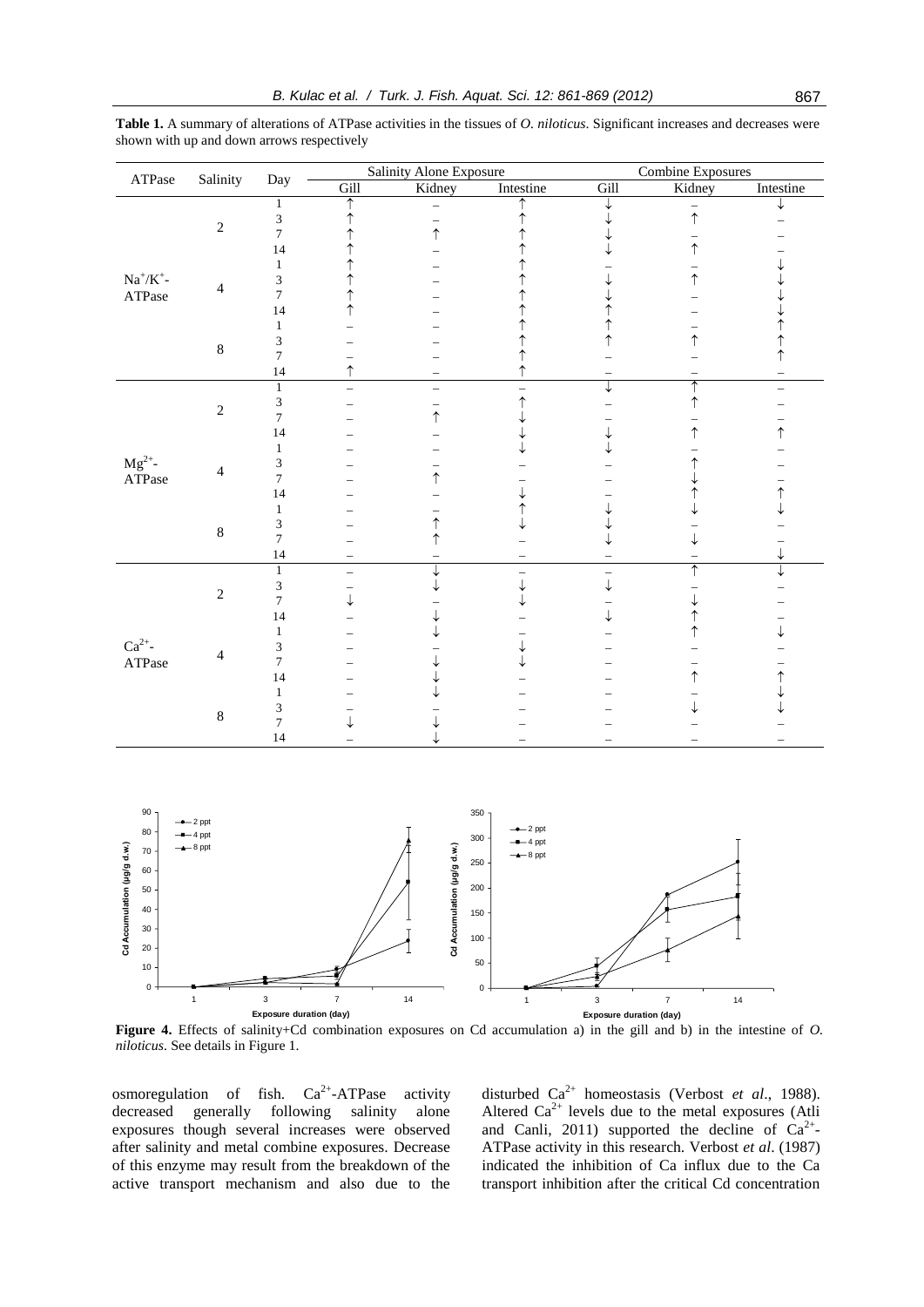occurred in the gills of rainbow trout *Salmo gairdneri*. Thaker *et al.* (1996) indicated that inhibition of  $Ca^{2+}$ -ATPase activity in the gill, kidney and intestine of *Periophthalmus dipes* exposed to  $Cr^{6+}$  was related to the blocked active transport system by  $Cr^{6+}$  and thus decreased enzyme activity was observed due to the affected osmoregulatory mechanism. Wong and Wong (2000) showed that the  $Ca^{2+}$ -ATPase activity in the gill of *Oreochromis mossambicus* decreased in relation to  $Cd^{2+}$  exposures. They concluded that the  $Cd^{2+}$  accumulation in gill tissue led to an inhibition of  $Ca^{2+}$ -transport by blocking the activity of  $Ca^{2+}$ -ATPase. In addition increase in the enzyme activity could be linked with the salinity which prevents the metal bioavailability.

The heavy metal can alter the activity of enzymes either by binding to their functional groups such as sulphidryl, carboxyl and imidazol or by displacing the metal associated with the enzyme (Viarengo, 1985). ATPase enzymes are –SH rich enzyme which play a pivotal role in teleost intestine and gill physiological functions such as salt- and osmoregulation and acid–base balance. Moreover, salt absorption in the intestine and excretion of the excess salt in the gills, which represent the main osmoregulatory processes in teleosts require a fully functional ATPase enzymes. Variable responses might contribute to the diversity observed in the inhibitory mechanism.

In conclusion, data indicated the variability of ATPase responses in the osmoregulatory tissues, due to the type of stress factors, tissues and exposure durations providing a valuable data for biomonitoring the Cd toxicity on fish metabolism, especially in freshwater with increased salinities. Data also emphasized that salinity as an environmental factor should be taken into account during ecotoxicological investigations. Nevertheless, results suggested the necessities of further data are required to estimate the mechanisms of other physico-chemical properties of water on osmoregulation systems of fish. In light of the above, it could be suggested that metal-induced inhibitory effects on osmoregulatory enzymes would be useful as exposure/effect biomarkers in fish, including those living in estuarine areas (Monserrat *et al*., 2007).

# **Acknowledgement**

This study supported by The Scientific and Technical Research Council of Turkey (TUBITAK) with the project number of 108T269 and Research Grant (FEF2008YL15) to Berna Kulaç from Çukurova University.

# **References**

Atkinson, A., Gatemby, A.O. and Lowe, A.G. 1973. The determination of inorganic ortophosphate in biological systems. Biochimica et Biophysica Acta, 320: 195– 204.

- Atli, G. and Canli, M. 2003. Natural occurrence of metallothioneinlike proteins in the liver of fish *Oreochromis niloticus* and effects of cadmium, lead, copper, zinc, and iron exposures on their profiles. Bulletin of Environmental Contamination and Toxicology, 70: 619-627. doi: 10.1007/s00128-003- 0030-4.
- Atli, G. and Canli, M. 2007. Enzymatic responses to metal exposures in a freshwater fish *Oreochromis niloticus*. Comparative Biochemistry and Physiology, 145C: 282–287. doi: [10.1016/j.cbpc.2006.12.012.](http://dx.doi.org/10.1016/j.cbpc.2006.12.012)
- Atli, G. and Canli, M. 2008. Characterization of branchial Na,K-ATPase from three freshwater fish species (*Oreochromis niloticus*, *Cyprinus carpio* and *Onchorhynchus mykiss*). Turkish Journal of Zoology, 32: 299-304.
- Atli, G. and Canli, M. 2011. Alterations in ion levels of freshwater fish *Oreochromis niloticus* following acute and chronic exposures to five heavy metals. Turkish Journal of Zoology, 35: 725-736. doi: 10.3906/zoo-1001-31.
- Besirovic, H., Alic, A., Prasovic, S. and Drommer, W. 2010. Histopathological effects of chronic exposure to cadmium and zinc on kidneys and gills of brown trout (*Salmo trutta* m. *fario*). Turkish Journal of Fisheries and Aquatic Sciences, 10: 255-262. doi: 10.4194/trjfas.2010.0214.
- Bianchini, A., Grosell, M., Gregory, S.M. and Wood, C.M. 2002. Acute silver toxicity in aquatic animals is a function of sodium uptake rate. Environmental Science and Technology, 36: 1763-1766.
- Blanchard, J. and Grosell, M. 2006. Copper toxicity across salinities from freshwater to seawater in the euryhaline fish *Fundulus heteroclitus*: Is copper an ionoregulatory toxicant in high salinities? Aquatic Toxicology, 80: 131-139. doi: [dx.doi.org/10.1016/j.aquatox.2006.08.001](http://dx.doi.org/10.1016/j.aquatox.2006.08.001)
- Canli, M. and Stagg, R.M. 1996. The effects of in vivo exposure to cadmium, copper, and zinc on the activities of gill ATPases in the Norway lobster *Nephrops norvegicus*. Archieves of Environmental Contamination and Toxicology, 31: 491–501.
- Carfagna, M.A., Ponsler, G.D. and Muhoberac, B.B. 1996. Inhibition of ATPase activity in rat synaptic plasma membranes by simultaneous exposure to metals. Chemico-Biological Interacteractions, 100: 53–65.
- De la Torre, F.R., Salibian, A. and Ferrari, L. 2000. Biomarkers assessment in juvenile *Cyprinus carpio* exposed to waterborne cadmium. Environmental Pollution, 109: 277-282. doi: [10.1016/S0269-7491](http://dx.doi.org/10.1016/S0269-7491(99)00263-8) [\(99\)00263-8.](http://dx.doi.org/10.1016/S0269-7491(99)00263-8)
- De la Torre, F.R., Salibian, A. and Ferrari, L. 2007. Assessment of the pollution impact on biomarkers of effect of a freshwater fish. Chemosphere, 68: 1582- 1590[. doi: 10.1016/j.chemosphere.2007.02.033.](http://dx.doi.org/10.1016/j.chemosphere.2007.02.033)
- Ezemonye, L.I.N. and Enuneku, A.A. 2011. Biochemical alterations in *Hoplobatrachus occipitalis* exposed to sublethal concentrations of cadmium. Turkish Journal of Fisheries and Aquatic Sciences, 11: 485-489. doi: 10.4194/1303-2712-v11\_3\_21.
- Grosell, M., Nielsen, C. and Bianchini, A. 2002. Sodium turnover rate determines sensitivity to acute copper and silver exposure in freshwater animals. Comparative Biochemistry and Physiology, 133C: 287–303. doi: [10.1016/S1532-0456\(02\)00085-6.](http://dx.doi.org/10.1016/S1532-0456(02)00085-6)
- Haque, M.S., Roy, S.K. and Shahjahan, M. 2011. Arsenic